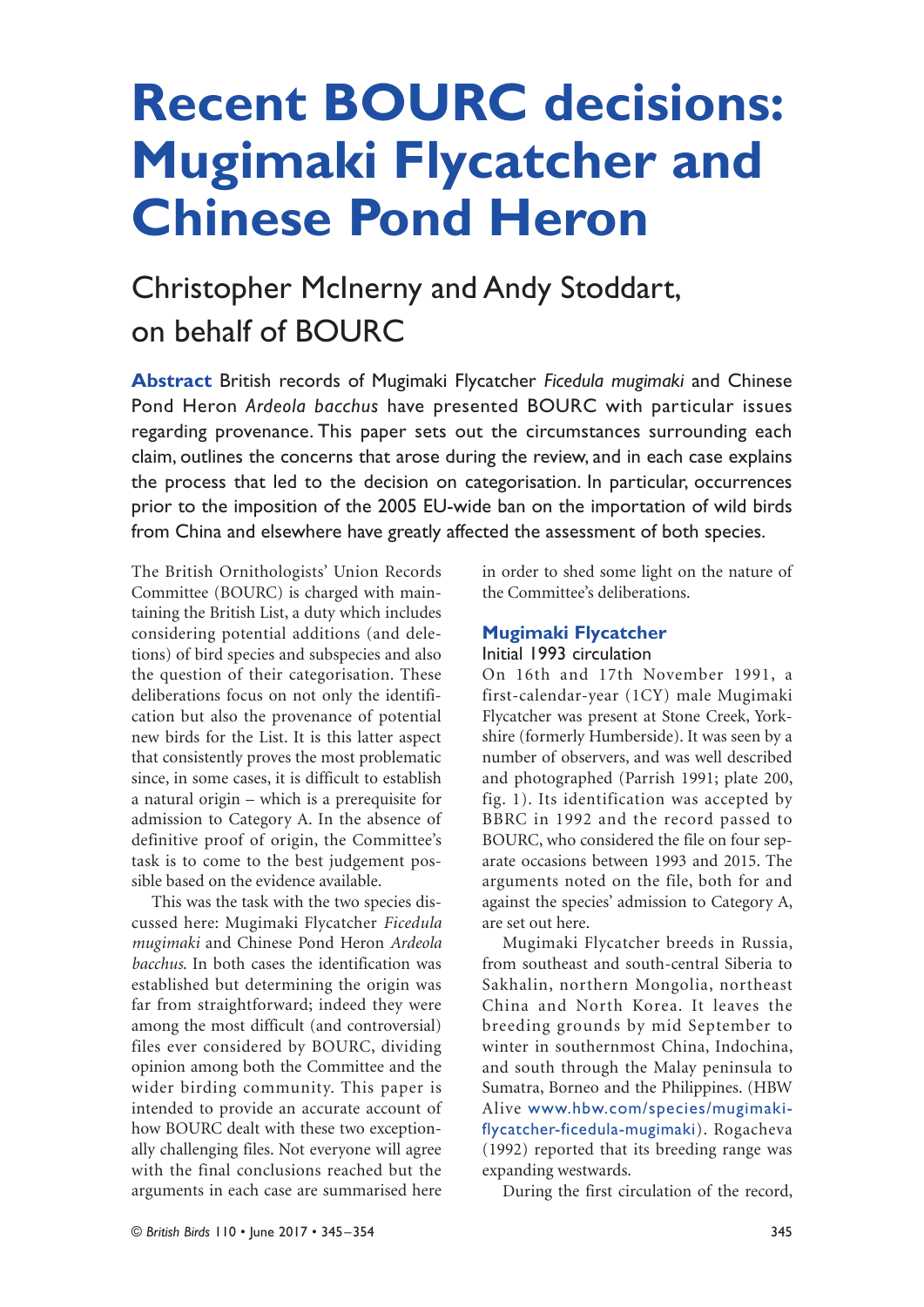BOURC members noted that such a breeding range and long-distance migratory strategy accord well with a number of other Eastern Palearctic passerines which reach Britain and western Europe, either very occasionally (e.g. Yellow-browed Bunting *Emberiza chrysophrys*) or regularly, sometimes in significant numbers (e.g. Pallas's Leaf Warbler *Phylloscopus proregulus*). All agreed that Mugimaki Flycatcher was at least a potential vagrant and most considered its chances of natural vagrancy to lie somewhere between 'unlikely' and 'possible', although none considered it 'likely'. Some members made the point that the propensity to vagrancy varies from species to species and that there is no automatic 'read across' from, for example, Pallas's Leaf Warbler. In this context it should be noted that no Eastern Palearctic flycatchers are regular vagrants to Europe, with only Taiga Flycatcher *F. albicilla*, Brown Flycatcher *Muscicapa dauurica* and Dark-sided Flycatcher *M. sibirica* so far recorded in a wild state, all of these being extremely rare (Christensen 1960; Fleet 1982; Hirschfeld 1987; BOU 2006, 2010; www.birdguides. com).

In North America, a vagrant, 2CY male Mugimaki Flycatcher was recorded on Shemya Island, Alaska, on 24th May 1985, indicating that the species can occur as a spring 'overshoot' (ABA Checklist Committee 1986; Howell *et al*. 2014). At the time of the first three BOURC circulations, however, there was no evidence of autumn vagrancy apart from a single extralimital occurrence: a 1CY female collected at San Vendemiano, Treviso, Italy on 29th October 1957 (Giol 1959), the specimen of which is now held at the Museum Brandolini Giol, Oderzo, Treviso (Fracasso 2012; Semenzato *et al.* 2015). Some aspects of the Italian record were considered to support the natural occurrence of the Yorkshire individual, notably the date of its arrival, but other aspects were more troubling. In particular, there were concerns about a number of other records from the publisher of the original account, Americo Giol. This same observer had also reported the discovery of a number of other extremely rare birds, both in the province of Treviso and elsewhere in Italy (Semenzato *et al.* 2015). These included three

(!) Jouanin's Petrels *Bulweria fallax* (another Western Palearctic 'first') in 1953 (Giol 1957; Olson 1985) and a Tristram's Warbler *Sylvia deserticola* in 1957 (Janni & Fracasso 2013), neither of which was subsequently admitted to the Italian List (Baccetti *et al.* 2014). Treviso is an inland province, around 50 km northwest of Venice, and is therefore neither an obvious 'vagrant trap' for passerine migrants nor, evidently, a likely site for pelagic seabirds. Perhaps most compellingly, Janni & Fracasso (2013) regarded the Mugimaki Flycatcher record as 'di dubbia origine' (of dubious origin) and it was not admitted to the Italian List either, being placed in Category D3 (defined as 'Doubts on reliability of the finding circumstances of historical records'; Baccetti *et al.* 2014). These concerns surrounding the origin of the Italian Mugimaki Flycatcher undermined support for vagrancy to western Europe.

As for the specific circumstances of the Yorkshire bird, some BOURC members argued that its age, apparently undamaged condition (captive birds sometimes show damaged feathers and bare parts), location on the east coast of England and the prevailing weather (a northeasterly airflow) all supported the possibility of natural vagrancy. They also considered the November date to be suggestive of natural occurrence and cited the arrival of a number of other Eastern Palearctic passerines in Britain at the same time.

Others, however, were of the view that its age was irrelevant (1CY birds were also being imported and sold in the bird trade) and that the bird's condition, location and the weather conditions could equally be applicable to an escape from the bird trade in continental Europe. As for the question of date, some noted that a November occurrence was rather late for a migrant from Siberian breeding grounds, which are vacated by mid September, and that while autumn 1991 did (as in most years) bring a number of Eastern Palearctic birds to Britain, these had, as usual, arrived mainly in October (Rogers *et al*. 1992). Examination of the records in the days immediately before and after the discovery of the flycatcher revealed just six potentially relevant birds: a Siberian Stonechat *Saxicola maurus* in Cornwall, a Pallas's Leaf Warbler,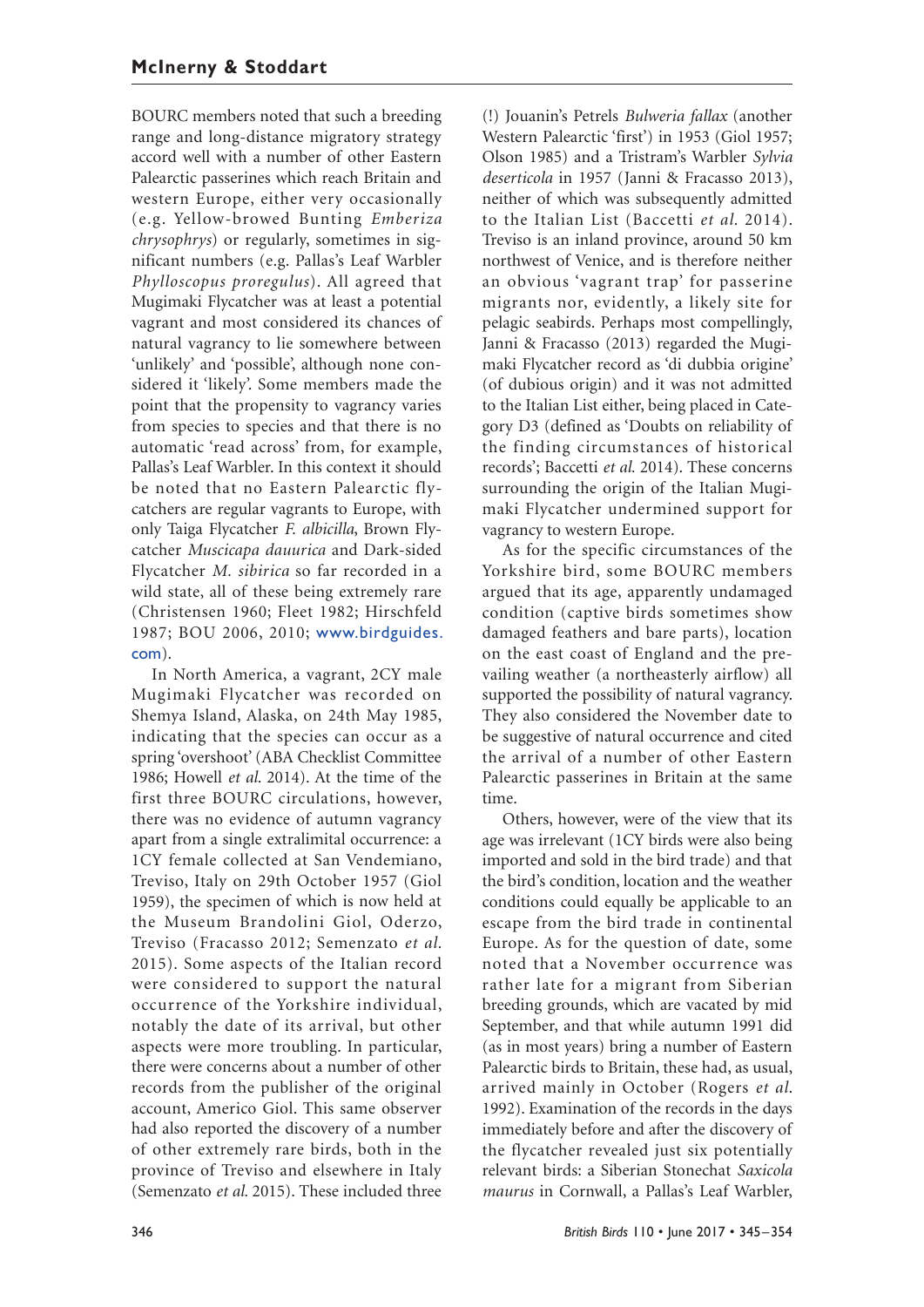which had probably been imported and subsequently escaped. These included, in continental Europe, Narcissus Flycatchers *F. narcissina* at Salies-du-Béarn, Pyrénées-Atlantiques, France, on 19th August 1942 and at Falsterbo, Sweden, on 2nd June 1991 (Evans 1994); and a Dark-sided Flycatcher on Helgoland, Germany, on 16th–21st August 1982 (Stühmer 2005). In Britain, a Rufousgorgeted Flycatcher *F. strophiata* was present on Lundy, Devon, on 17th November 1973 (Dymond 1975) and single Verditer Flycatchers *Eumyias thalassinus* at Denburn

two Yellow-browed Warblers *P. inornatus* and a Richard's Pipit *Anthus richardi* in Kent, and a Richard's Pipit in Norfolk.

In terms of the species' escape potential, UK Government import licence data for all wild bird species showed that very large numbers of birds (130,000) were being imported into Britain in 1991, down somewhat from 176,000 in 1990 and 185,000 in 1989 but still a significant figure (Parkin & Shaw 1994). This trade, much of it from China, encompassed a wide variety of passerine species, many of which were also

potential natural vagrants to western Europe. For example, it was reported in 1993 that 'a single importer in the Low Countries possessed about 30,000 Eastern Palearctic passerines in (and around!) his aviaries' (Parkin & Shaw 1994). As a consequence of this trade, there had been previous records in western Europe of Asiatic flycatchers

Small, browny-white, blob-like supercilium

obvious black lear-shaped malar spot.

Fairly shout and short

Flame-coloured breast

Note As can be clearly seen. I don't have much artistic talent.

striking creamy usingbors to gt. + med coverts.

striking creamy edges to tertials

blackish upper hail coverts

blackish tail with small white basal corner patch's.

**200 and Fig. 1.** First-calendar-year male Mugimaki Flycatcher *Ficedula mugimaki* at Stone Creek, Yorkshire, 16th–17th November 1991.

Graham Speight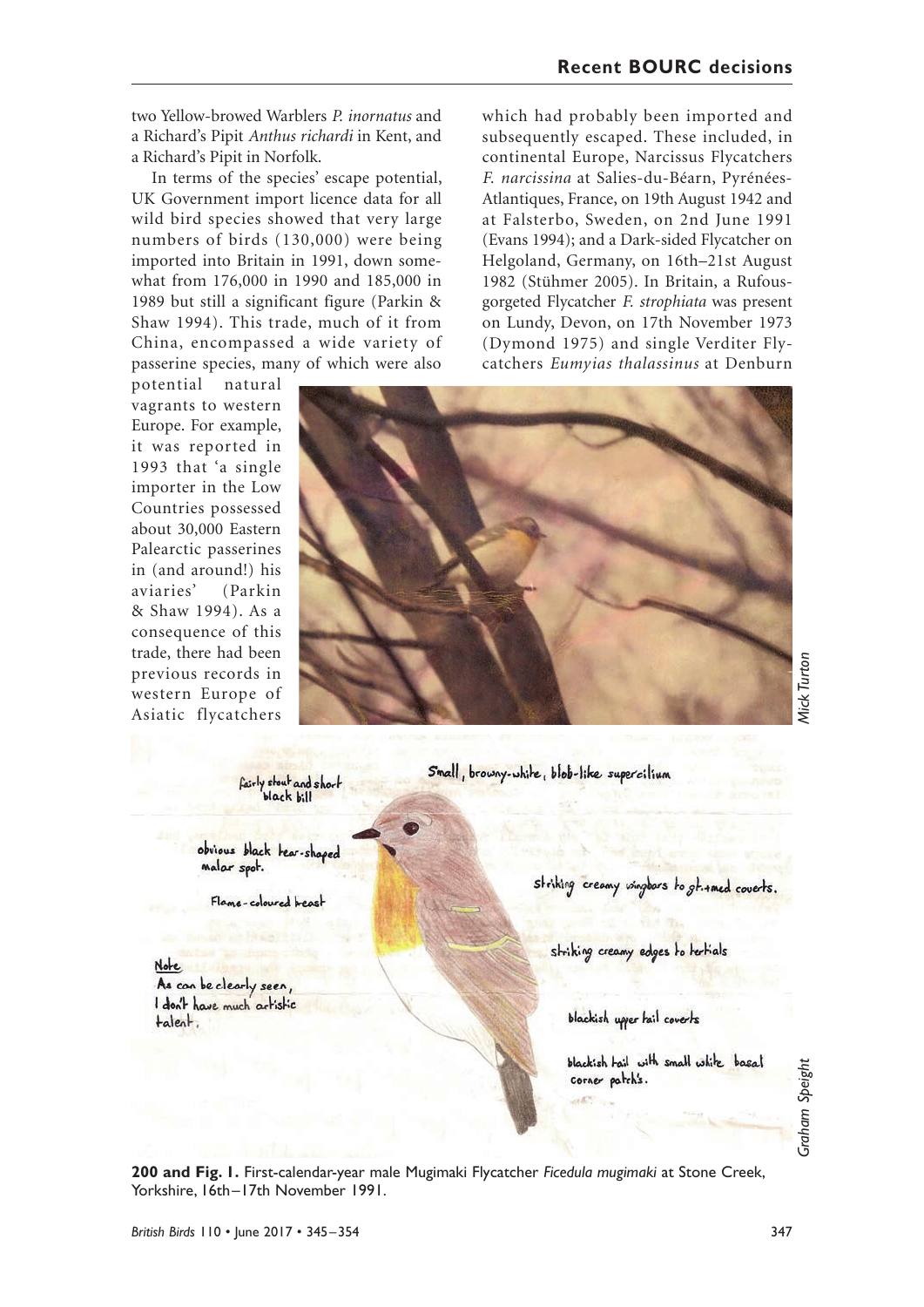Wood, Fife, on 3rd–4th October 1993 (Culshaw 1994; *Scottish Birds* 17: 100), and Landguard, Suffolk, on 12th May 1994 (Evans 1994).

There was also evidence of Mugimaki Flycatchers being present in captivity both in Britain and on the near Continent. The species was first noted being advertised for sale in Britain in mainstream trade during 1989 in *Cage and Aviary Birds* and was advertised there again in 1990. However, import licence data confirmed the species' presence in trade in Britain as early as 1986, when 16 were imported. Seven Mugimaki Flycatchers were imported in 1989 and ten in 1990, but although none were officially recorded in 1991 the species was still being sold in 1997. Although these numbers appear small, it was noted that most birds were not properly identified by the importer, often being attributed simply to a generic category such as 'flycatchers'. The official figures therefore probably under-represent the true numbers of imported birds. Furthermore, the existence of 'informal', undocumented trade means that the picture was probably even more incomplete.

Finally, there was also the curious issue of an anonymous letter, sent to the RSPB and apparently written by someone 'concerned with the shipping trade' and with 'connections with the airfreight trade' purporting to come from 'The Dock Complex, Felixstowe, Suffolk'. The letter alleged that 'this species [Mugimaki Flycatcher] recently figured in a shipment into the Netherlands, the origin being Bangkok' and that 'several birds from a very recent consignment were released into the wild in the latter days of October in Holland'. The letter was apparently an attempt to draw attention to the practice of releasing unwanted birds rather than a bid to discredit the vagrancy credentials of the Yorkshire bird but it nonetheless raised concerns. Despite attempts being made to identify and contact the letter's author, no corroboration of its claims could be made and although it was considered by most not to be a hoax, its contents were regarded by BOURC as 'inadmissible'. In any case, given that Mugimaki Flycatcher was already known to be in trade, the contents of the letter did not add materially to the argument.

Given the evidence, BOURC members considered the escape potential of Mugimaki Flycatcher to lie between 'possible' and 'likely'. All noted the worrying coincidence in timing between the species' appearance in the bird trade and the Yorkshire record.

The first circulation, in 1993, resulted in seven members voting to admit Mugimaki Flycatcher to Category D of the British List and four voting for Category A (BOU 1994). According to BOURC's constitution, any record where the identification is accepted but for which the categorisation option is either A or D/E requires a two-thirds majority, in the absence of which Category D is the default option. In this instance, therefore, the record was placed in Category D 'pending further information on patterns of natural vagrancy and the situation in captivity' (BOU 1994). The reasons for this categorisation were explained in more detail by Parkin & Shaw (1994).

#### Subsequent circulations

In accordance with BOURC procedures, whereby Category D records are reviewed every five years or when new information becomes available, the record was revisited in 1998, resulting in a similar balance of views (four votes for Category A and six for Category D; BOU 2001) and again in 2008 (five votes for Category A, three for Category D and two for Category E; BOU 2010). Thus, despite the record being considered by an ever-growing number of BOURC members, the general voting pattern did not change.

Subsequently, on 6th October 2011, a 1CY male Mugimaki Flycatcher was observed at Passo della Berga, Brescia, also inland in northern Italy (Barezzani & Ebels 2012), and was accepted by the Italian authorities as a wild bird (Janni & Fracasso 2013). Barezzani & Ebels (2012) reported another extralimital record of an adult male at Neftekamsk, Bashkortostan, European Russia, on 2nd August 2007. These new observations prompted a further BOURC circulation of the Yorkshire record in 2015. During this circulation some members noted that the Brescia bird's age (1CY) and date were consistent with a natural vagrant. Others pointed to the inland location (again) and were less convinced by the occurrence than they would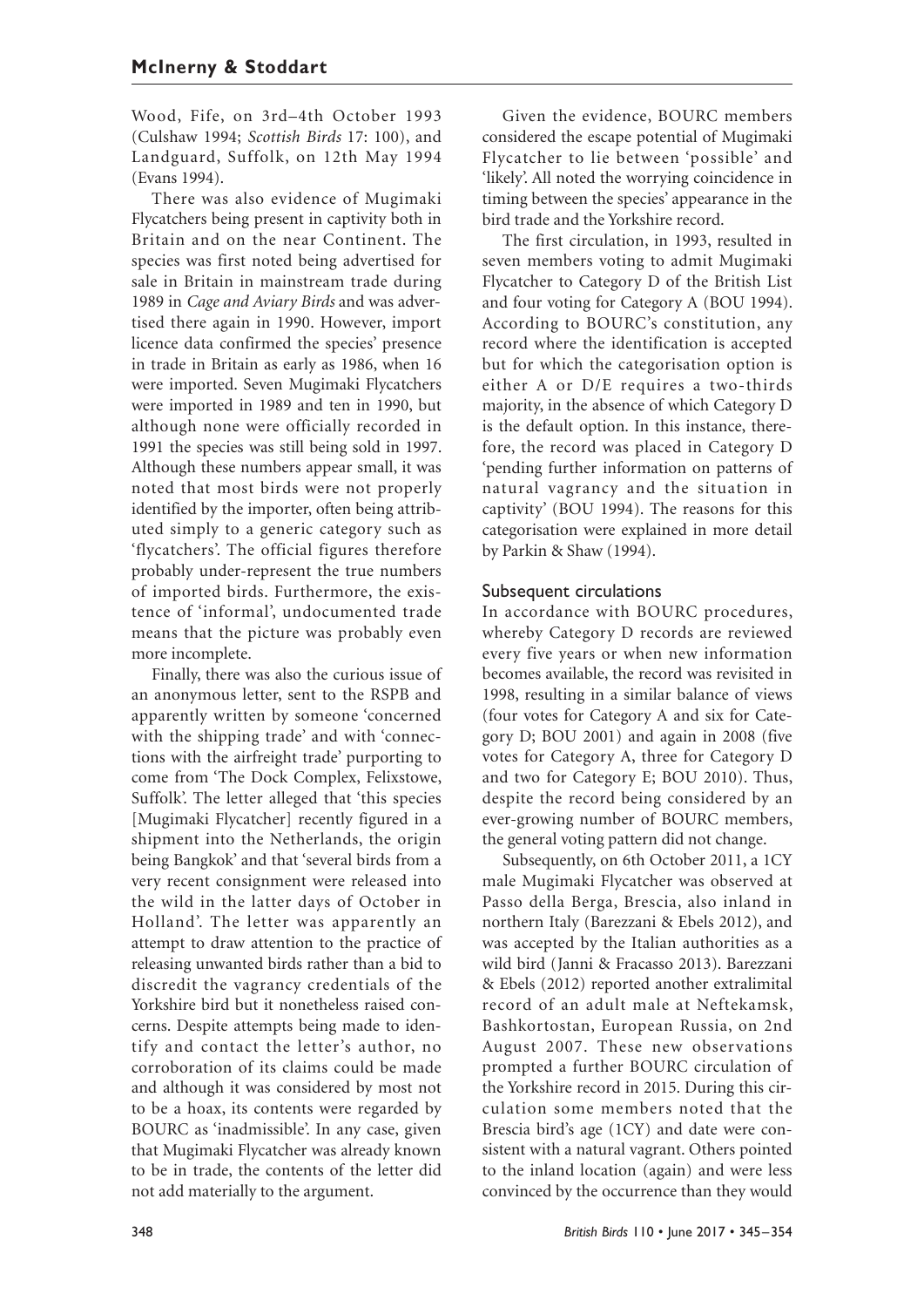have been by one found on an island or at a coastal site in northwest Europe, a more typical locality for an Eastern Palearctic passerine vagrant.

For Category D records, BOURC procedures at the time stated that a record could be reviewed up to three times in order to establish whether the species should be transferred to either Category A or Category E of the British List. Under the rules, the 2015 circulation was therefore the third and final review. It generated four votes for Category A and four for Category E and the species was therefore placed in Category E (BOU 2016a). It is noteworthy (and unusual) that four different circulations of BOURC (involving 32 members) had been unable to come to a consensus on this record. However, this range of opinions also reflected those expressed outside the Committee in the wider birding community.

In a final twist, BOURC agreed in December 2016 to reverse its previous policy of time-limiting records in Category D (BOU 2016b). This step avoids moving species into Category E that are not obvious escapes and for which, given further time, additional information might be forthcoming. In this context, the review of the Mugimaki Flycatcher record was revisited and the species moved back into Category D.

It is important to note that records in either Category D or Category E can be reviewed at any time following new evidence, but that those in Category D are subject to ongoing review. In the case of Mugimaki Flycatcher, the occurrence of another in Britain or northwest Europe in autumn at a coastal migration site in suitable arrival conditions would constitute powerful evidence of natural vagrancy. In 2005, a temporary ban on the import of wild birds into the EU was imposed as part of measures to combat the spread of the H5N1 strain of the avian influenza virus, with this ban made permanent from July 2007 (European Commission 2010). Thus any new records will most probably originate from wild populations.

Yet in the 25 years since the 1991 record, despite ever more Eastern Palearctic passerines being found in Britain and several new species being added to the British List (e.g. Eastern Crowned Warbler *P. coronatus*,

Pale-legged/Sakhalin Leaf Warbler *P. tenellipes*/*borealoides*, Chestnut-eared Bunting *E. fucata* and Rufous-tailed Robin *Larvivora sibilans*), there have been no further sightings of Mugimaki Flycatcher either in Britain or in northwest Europe. The only British record occurred at a time of known mass bird importation from Asia into Europe (including this species) and, ultimately, this was the key consideration in its eventual placement in Category D.

#### **Chinese Pond Heron**

#### Norfolk and Hampshire 2004

On 31st October 2004, an adult Chinese Pond Heron in full breeding plumage was found at Eccles-on-Sea, Norfolk (Bowman 2004; Gantlett 2004; pp. 335–344). It was seen by three observers, well described and photographed but was not present the next day. Subsequently, the same bird (identifiable by the presence of a small pale spot behind the eye) was relocated at East Dean, Hampshire, on 13th November 2004 (Gantlett 2004). Here it was seen by two observers and was also photographed, but it flew off and was not seen again.

The bird's identification was accepted by BBRC in 2005, with the record being discussed in its 2004 Report (Rogers *et al*. 2005) and formally published in Appendix 3 of the 2008 Report (Hudson *et al*. 2009). The record was passed to BOURC, who considered the file in 2005 and 2006. The arguments noted on file both for and against the species' admission to Category A are set out here.

The Chinese Pond Heron breeds in the Russian Far East, northeast and eastern China, northern Burma and northern Indochina, with northern populations moving south in autumn to winter mainly in Indochina, Malaysia, Borneo and Sumatra (HBW Alive www.hbw.com/species/chinesepond-heron-ardeola-bacchus). At the time of the first circulation the species had also occurred elsewhere in Asia and reached the islands in the northern Pacific: in western India (Gujarat), Bangladesh, Sri Lanka, Mongolia, Siberia (Lake Baikal), western China (Taklamakan Desert), South Korea, Japan and Guam (Parasharya 1983; Ali & Ripley 1989; Hoffmann 1996; Kushlan & Hancock 2005; Khan *et al.* 2015). The species had also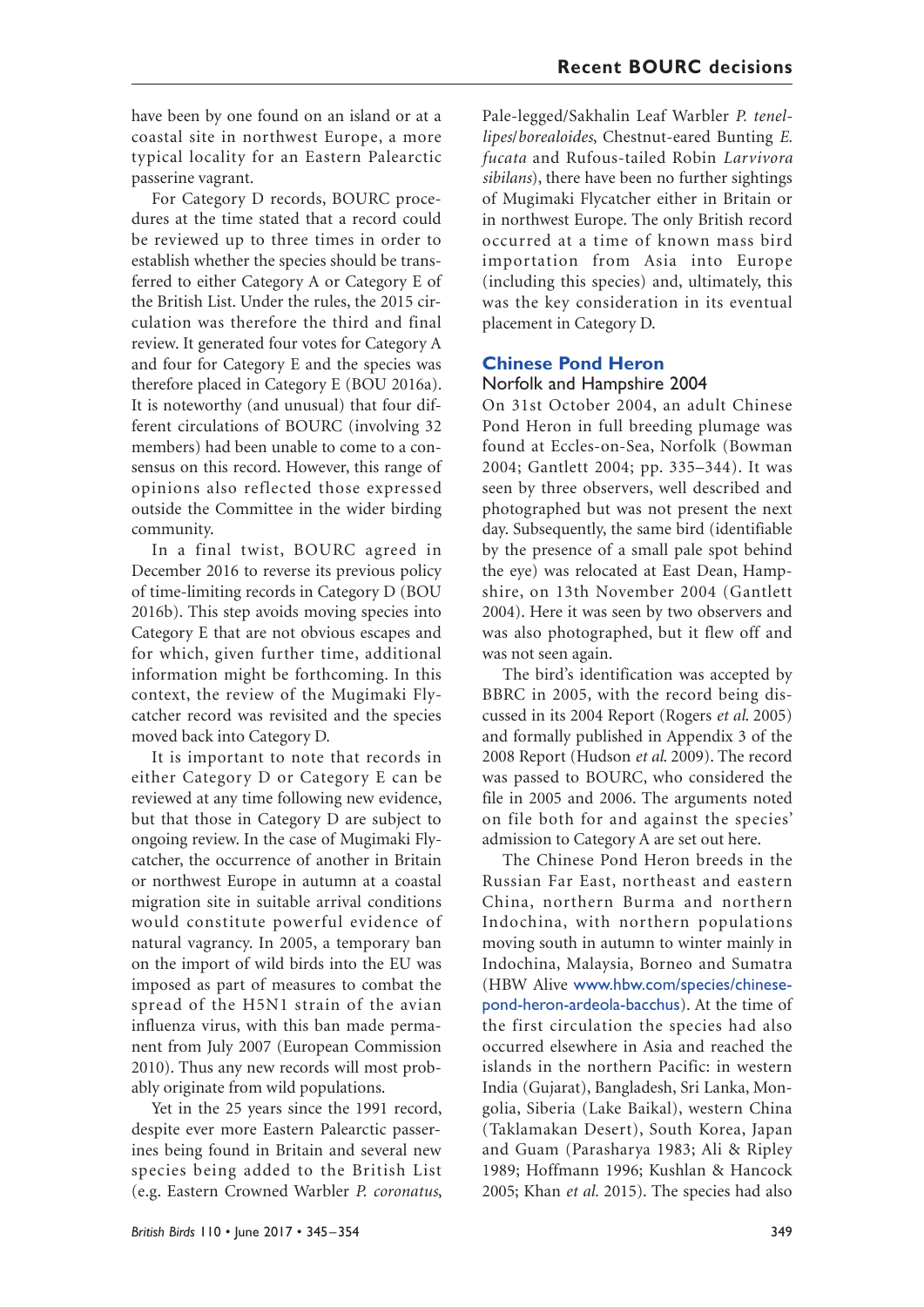occurred outside Asia on three occasions: at Hellesylt, Møre og Romsdal, Norway, shot in October 1973 (Folkestad 1978); at St Paul, Pribilof Islands, Alaska, USA, on 4th–9th August 1996; and at Virágoskút fishponds, Hortobágy, Hungary, on 14th–22nd August 2000 (Ecsedi *et al*. 2000). All three birds were adults in breeding plumage. Of these extralimital records, the Alaskan bird was considered to be wild and admitted onto the North American ABA Checklist (Hoyer & Smith 1996; Howell *et al*. 2014). The Norwegian bird was initially accepted onto Category A of the national list but later moved to Category D as part of a general review (Mjøs 2002). The bird in Hungary was also initially considered to be wild but, following the Norwegian precedent, it was subsequently accepted onto Category D (G. Magyar *in litt*.).

BOURC members acknowledged that some heron species are capable of very longdistance movements and that the Chinese Pond Heron had vagrancy potential, noting that although the sample size was very small all three records beyond Asia fell in the autumn period. Some considered its chances of reaching Britain in a wild state to be 'unlikely', however, noting also that, contrary to the normal expectation, the extralimital records all involved adults. Other members were, however, less convinced that the age of

these birds counted against their vagrancy credentials, citing the example of shrikes *Lanius*, a genus which produces a high proportion of adult vagrants. Furthermore, the preponderance of adults might be explained by the much harder-to-identify immatures being overlooked, misidentified as young Squacco Herons *A. ralloides.* It was therefore possible that the true level of vagrancy was being understated.

As for the specific circumstances of the Norfolk and Hampshire individual, some members argued that its wariness, lack of a ring, apparently undamaged condition and initial location on the east coast of England all supported the notion of natural vagrancy. They also considered that the October date was suggestive of a natural occurrence and cited the arrival of a number of Eastern Palearctic passerines at the same time, most notably two British 'firsts' – Chestnut-eared Bunting and Rufous-tailed Robin. It was also noted that the Norfolk Chinese Pond Heron appeared to be on migration, moving on rapidly in a southwesterly direction to Hampshire and then quickly moving on again, a scenario that suggested a wild bird.

However, all members were concerned by the fact that the bird was still in full breeding plumage in late October and November, a time when it would be expected to have moulted into non-breeding plumage. Other



*Phil Palmer*Palmer

**201.** 2CY (first-winter) Chinese Pond Heron *Ardeola bacchus*, Hythe, Kent, 4th March 2014.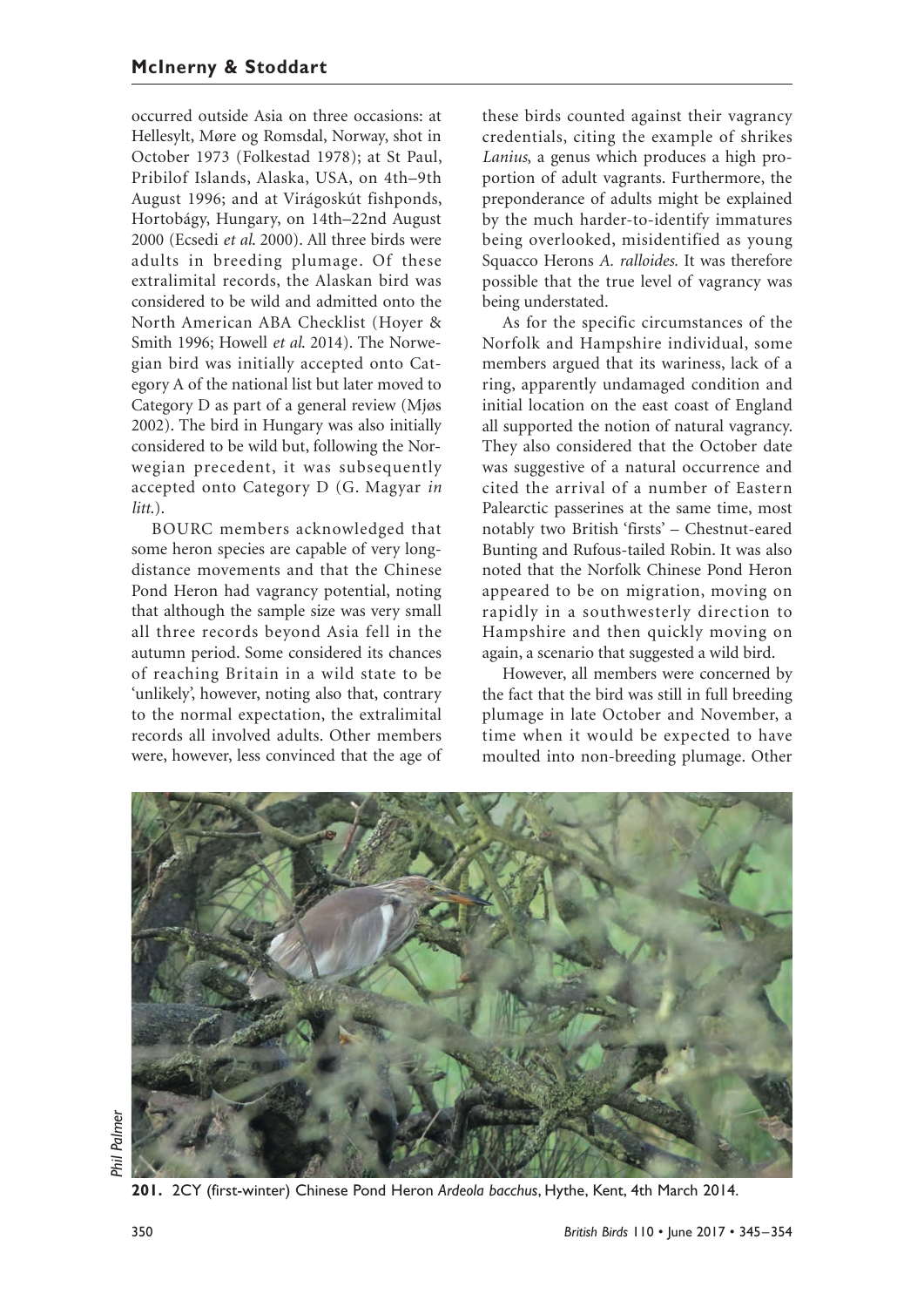extralimital European birds had also been in breeding plumage, but the Alaska and Hungary records had been in August (when this would be expected) and the date of the Norway record (although probably October) was not exactly known. The apparently anomalous plumage state of the Norfolk bird therefore posed a conundrum. Could a wild vagrant exhibit such a plumage, or did it instead indicate that it had been kept in a captive environment resulting in the normal moult cycle being interrupted or delayed? Independent advice from multiple sources in Asia indicated that Chinese Pond Herons moult into non-breeding plumage by October with no known instances of birds still in breeding plumage in late October or November (Rogers *et al.* 2005).

Given this evidence, it was important to determine the species' status in captivity and its potential to occur as an escape. Following these investigations by the Committee's captive-bird consultant, it was established that London Zoo had held eight Chinese Pond Herons in 1999 and had successfully bred the species. In 2004, however, the zoo

held only one individual and this was still present and in nonbreeding plumage (Gantlett 2004). No other captive Chinese Pond Herons could be traced elsewhere in zoos or public collections. In contrast, both Javan Pond Heron *A. speciosa* and Indian Pond Heron *A. grayii* were held more widely in captivity. It was also recognised that zoo inventories could be out of date or inaccurate, information could be incomplete and misidentifications could occur. Furthermore, while the contents of zoos and public collections are normally well documented, the same could not be said for

private collections, since owners might, for a variety of reasons, choose not to register or reveal their holdings. It was therefore impossible to definitively rule out the possibility of an escape from an unknown, undocumented source, either in Britain or on the Continent.

BOURC therefore faced a dilemma. Chinese Pond Heron was a possible, though unlikely, vagrant to Britain, with other European records regarded as escapes and no pattern of natural vagrancy established. On the other hand, it appeared to be an unlikely, though possible, escape. Furthermore, the retention of breeding plumage by the Norfolk and Hampshire individual in October and November was undocumented in a wild bird, yet did not necessarily indicate a captive origin. In this context, six members voted to admit the species to Category E, with four voting for Category D. The record was therefore placed in Category E (BOU 2007).

#### Kent 2014

Almost ten years later, on 17th January 2014, a small heron with white wings was found at



**202.** 2CY (first-winter) Chinese Pond Heron *Ardeola bacchus*, Hythe, Kent, 8th March 2014.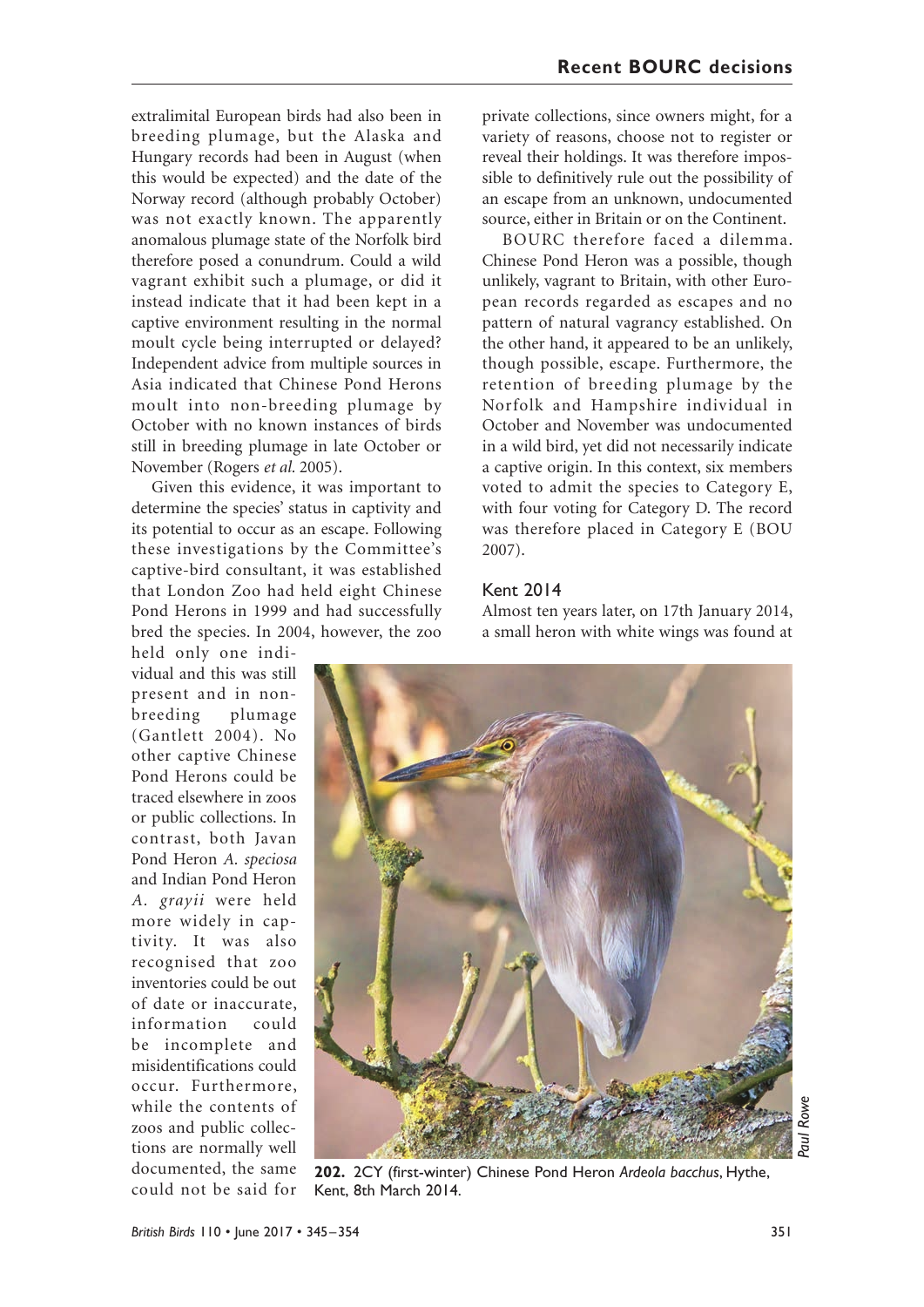Hythe, Kent (pp. 335–344). It remained in the Hythe and Saltwood area, although often elusive, until it was last seen on 13th March. During this time it was seen by many observers, photographed and identified as a Chinese Pond Heron (plates 201 & 202). It was found dead on 25th March, after which a DNA analysis was carried out, which confirmed its identity. Identification was accepted by BBRC in 2015, with the bird aged as a 2CY, and the record passed to BOURC, who considered the file in 2015 and 2016.

In terms of the bird's vagrancy potential, similar arguments were put forward as had been the case with the Norfolk and Hampshire individual. In the intervening years, Chinese Pond Heron had expanded its breeding range into Japan (Heron Conservation www.heronconservation.org/styled-5/ styled-17), and was now regarded as a rare passage migrant in Mongolia rather than a vagrant, being recorded annually in recent years (Bräunlich & Buchheim 2009). There had also been an increasing number of observations outside the normal range in Asia, suggesting that the species was prone to vagrancy. To the west these included a bird in Bhutan in June 2013 (Khan *et al.* 2015) and a number of records in India where it is possibly overlooked, being very similar to Indian Pond Heron in non-breeding plumage (Choudhury 2010; Kaninde 2013; Poonia *et al.* 2013; Khan *et al.* 2015). It had also been found at high altitude in northern Pakistan in July 2011, and near Lhasa, Tibet, in August 2014 (Khan *et al.* 2015). To the west, in Oman (just within some definitions of the Western Palearctic) it occurred at Thumrayt in August 2010, and Qatbit in September 2012 (Eriksen *et al*. 2013). In addition, it had reached islands in the northern Pacific on two occasions: Attu in May 2010 and St Lawrence in July 2011 (Howell *et al*. 2014). Birds have also reached Australian territories on four occasions: the Cocos Keeling Islands in May 2006, Christmas Island in March 2008 and June 2011, and mainland Australia near Broome, Western Australia, in March 2008 (Birding-Australia http://bioacoustics.cse. unsw.edu.au/birding-aus/2008-03/ msg00677.html). More significantly for the Kent record, there had also been two further

European sightings, both of adult birds in Finland: at Rautavaara on 17th July 2007 and at Turkansaari, near Oulu, in August 2012 (*Dutch Birding* 29: 317, 34: 324).

As for the Kent individual, it was noted that it was wary, unringed and apparently undamaged, and its age (2CY) was consistent with that of many vagrants. The habitat choice of garden ponds was also not inconsistent with that of a wild bird as in its natural range the species is often found on small waterbodies in urban or populated regions. In an attempt to throw further light on the subject, some of the bird's feather and bill remains were subjected to stableisotope analysis in 2015. The results were consistent with the diet and native distribution in East Asia, although other regions of the world share these isotopic attributes; in other words, the data were consistent with rather than diagnostic of a native-range origin.

As for the issue of captive origin, the overall number of bird imports from Asia in 2013 was at a significantly lower level than previously, following the bans imposed on the trade in 2005 and 2007. There could therefore have been no recent legal imports into the EU. Zoo listings (notably 'Zootierliste') indicated that Squacco, Javan Pond and Indian Pond Herons were held by a number of European zoos, in decreasing order of numbers. By contrast, no Chinese Pond Herons were listed as currently held (although nine former holdings – undated – were listed in Germany, the Netherlands and Britain). Subject to the caveats noted above about zoo records, the undocumented trade and misidentification, it appeared that Chinese Pond Heron was rare in captivity prior to the import ban and was now even rarer, indeed it was not known to be currently held in captivity anywhere in Europe. In particular, there were no breeding pairs and no known successful rearing of young in captivity. Such captive breeding would have been necessary for the Kent bird, a secondcalendar-year, to be an escape.

Furthermore, given the relatively greater numbers of Javan Pond and Indian Pond Herons in captivity, the near-complete lack of records of escaped birds of these two species in Europe was striking. In contrast, Chinese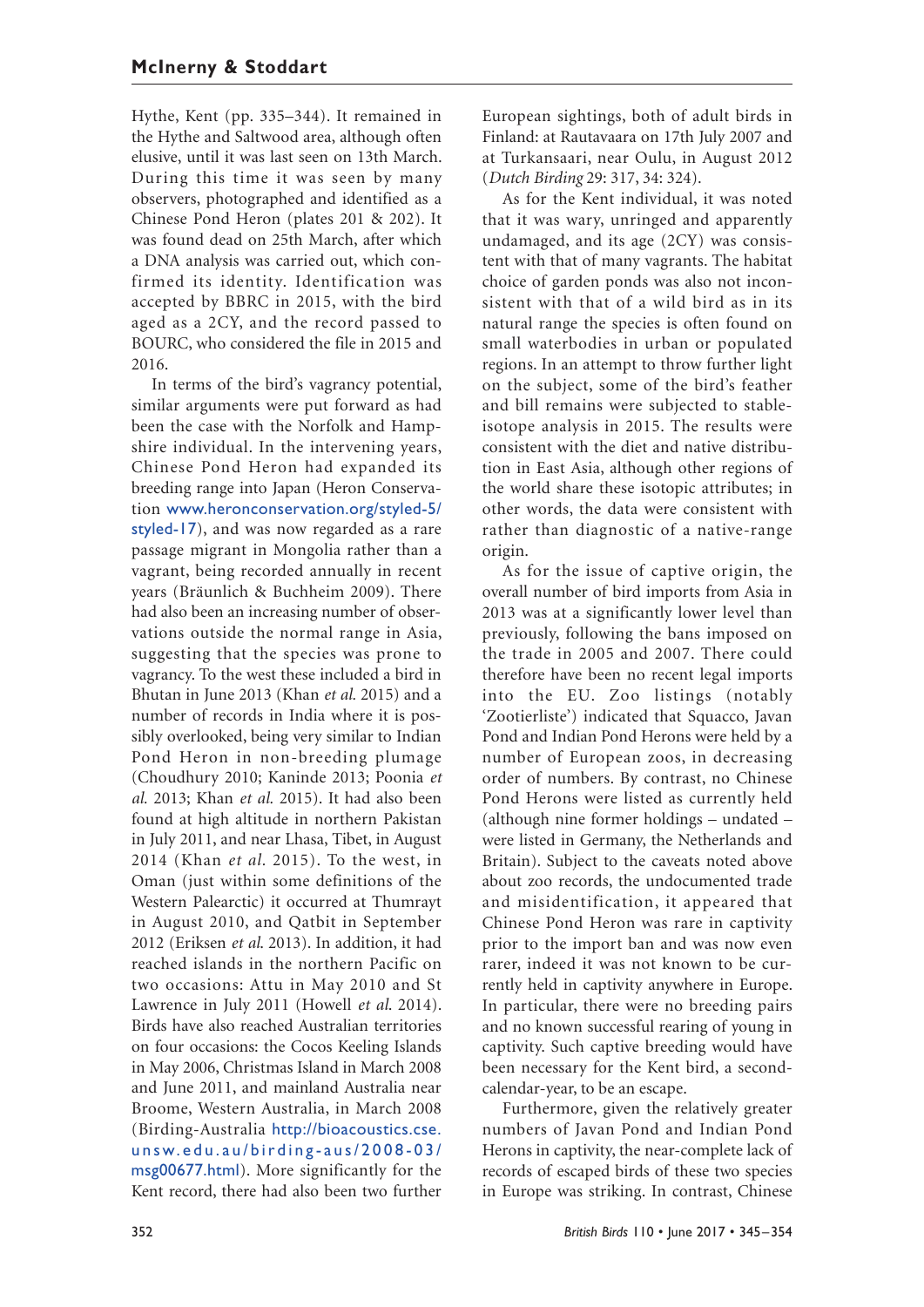Pond Herons, apparently absent in captivity, were steadily accumulating European records, all of which were unringed, creating an emerging and plausible pattern of vagrancy by wild birds.

As a result, given the growing evidence of vagrancy, a minimal (and decreasing) likelihood of escape and nothing untoward about the habits, plumage, stable-isotope analysis or condition of the Kent bird, BOURC members voted unanimously to accept Chinese Pond Heron to Category A of the British List (Hudson *et al*. 2016; BOU 2016a).

#### Reconsideration of the Norfolk and Hampshire 2004 record

The acceptance and publication of the Kent bird as Britain's first Chinese Pond Heron inevitably raised questions over the categorisation of the Norfolk and Hampshire 2004 individual. As a consequence, the observers of the Norfolk bird resubmitted the record in 2016 and the file was reconsidered by BOURC.

Any lingering doubts over the species' ability to occur in Europe as a natural vagrant and concerns over its escape potential had been dispelled during the consideration of the Kent record. It was now an established vagrant to Europe with, by contrast, a minimal and decreasing escape risk. The only issue to be addressed in the case of the Norfolk and Hampshire bird, and the chief obstacle to its acceptance to Category A on its original circulation, was the apparently anomalous plumage state – full breeding plumage in late October and November.

On this issue, further information had now emerged, and this was referred to in the resubmission: photographs taken in Bangkok, Thailand, on 15th and 18th October and 24th November 2014 illustrating an adult Chinese Pond Heron in full breeding plumage (Garner 2014). Although such a plumage state in late autumn in a wild bird was thought to be exceptional, it had nevertheless now been demonstrated to be possible. This being the case, eight members voted to admit the record to Category A, with one voting for Category D. The record was therefore accepted as the first Chinese Pond Heron for Britain, pre-dating the Kent record (BOU 2016b).

#### Acknowledgments

We thank all present and past members of BOURC and BBRC who have considered these records. It is their work, over many years, which we have summarised in this paper.

#### References

- ABA Checklist Committee. 1986. Report of the ABA Checklist Committee for 1986. *Birding* 18: 333–340.
- Ali, S., & Ripley, S. D. 1989. *Compact Handbook of the Birds of India and Pakistan: together with those of Bangladesh, Nepal, Bhutan and Sri Lanka*. OUP, Delhi.
- Baccetti, N., Fracasso, G., & Gotti, C. 2014. La lista CISO-COI degli uccelli italiani – Parte seconda: le specie naturalizzate (cat. C) e le categorie "di servizio" (cat. D, E, X) [The CISO-COI list of Italian birds: Naturalized species and the accessory categories]. *Avocetta* 38: 1–21.
- Barezzani, R., & Ebels, E. B. 2012. Mugimaki Flycatcher in Brescia, Italy, in October 2011. *Dutch Birding*  $34.4$ |  $-44$
- Bowman, N. 2004. Pond dipping in East Anglia. *Birdwatch* 2004 (December): 54.
- Bräunlich, A., & Buchheim, A. 2009. Rare herons in the Mongolian Gobi: Chinese Pond Heron http://birdsmongolia.blogspot.co.uk/search? q=chinese+pond+heron
- British Ornithologists' Union (BOU). 1994. Records Committee: Twentieth Report (December 1993). *Ibis* 136: 253–255.
- 2001. Records Committee: Twenty-seventh Report (October 2000). *Ibis* 143: 171–175.
- 2006. Records Committee: Thirty-second Report (October 2005). *Ibis* 148: 198–201.
- 2007. Records Committee: Thirty-fourth Report (October 2006). *Ibis* 149: 194–197.
- 2010. Records Committee: Thirty-eighth Report (October 2009). *Ibis* 152: 199–204.
- 2016a. Records Committee: Forty-sixth Report (October 2016). *Ibis*: 159: 238–242.
- 2016b. Changes to the British List (December 2016). www.bou.org.uk/british-list/changesbritish-list-dec-16
- Choudhury, A. 2010. Recent sightings of Chinese Pond-Heron *Ardeola bacchus* in Assam. *Indian Birds* 5: 185.
- Christensen, N. H. 1960. Brun Fluesnapper (*Muscicapa latirostris* Raffles) ved Blåvand efterår 1959. [Brown Flycatcher (*Muscicapa latirostris* Raffles) at Blåvand autumn 1959.] *Dansk Orn. Foren. Tidsskr*. 54: 36–40.
- Culshaw, M. A. 1994. Verditer Flycatcher in Fife. *The Fife Bird Report* 1993: 72–73.
- Dymond, J. N. 1975. Possible confusion between Red-breasted and Orange-gorgeted Flycatchers. *Brit. Birds* 68: 342–343.
- Ecsedi, Z., Oláh, J., & Tar, J. 2000. The Chinese Pond Heron in Hungary. *Birding World* 13: 466–467.
- Eriksen, J., Sargeant, D. E., & Victor, R. 2013. Additions and corrections to the Oman Bird List, 6th edn. www.birdsoman.com/obl6-update.html
- European Commission. 2010. *Outcome and Impact Assessment of the Global Response to the Avian Influenza Crisis*. Publications Office of the European Union, Luxembourg.
- Evans, L. R. G. 1994. *Rare Birds in Britain 1800–1990*. Privately published.